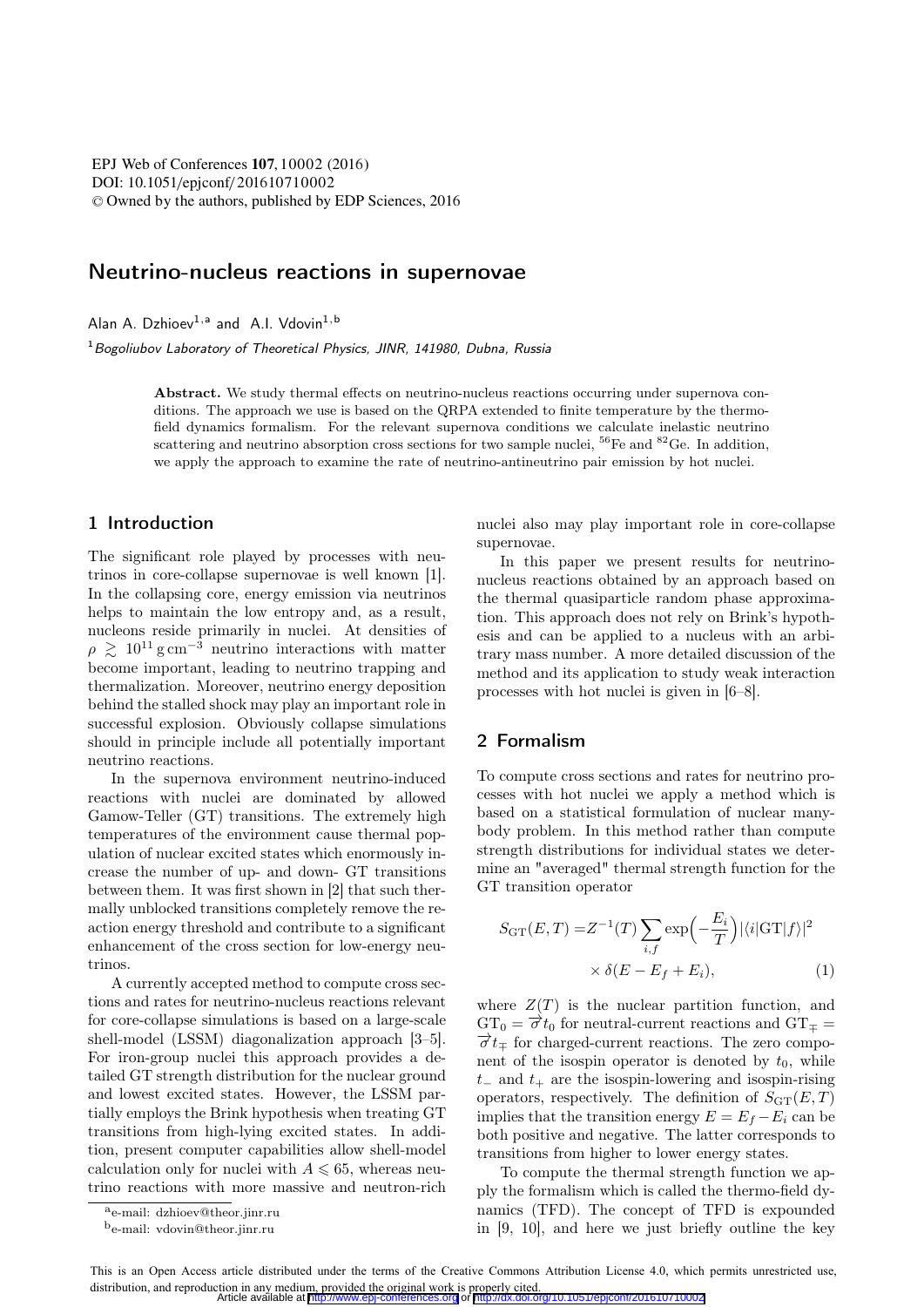points relevant for the present discussion. In TFD, the thermal average of an operator  $A$  is given by the expectation value with respect to a temperaturedependent state  $|0(T)\rangle$  which is termed the thermal<br>vacuum. The thermal vacuum is the zero-energy The thermal vacuum is the zero-energy eigenstate of the thermal Hamiltonian,  $\mathcal{H} = H - H$ , and it satisfies the thermal state condition

$$
A|0(T)\rangle = \sigma_A e^{\mathcal{H}/2T} \widetilde{A}^{\dagger} |0(T)\rangle.
$$
 (2)

Here  $H$  is the nuclear Hamiltonian and  $H$  is its tilde counterpart acting in the auxiliary Hilbert space; A is a tilde partner of a physical operator  $A$ ;  $\sigma_A$  is a phase factor.

Let us assume that we can diagonalize the thermal Hamiltonian by finding its eigenvalues and eigenstates,

$$
\mathcal{H} = \sum_{k} \omega_k(T) (Q_k^{\dagger} Q_k - \tilde{Q}_k^{\dagger} \tilde{Q}_k), \tag{3}
$$

and the thermal vacuum  $|0(T)\rangle$  is the vacuum state for the  $Q_k$ ,  $\widetilde{Q}_k$  operators. Then, the thermal GT strength function can be expressed through the matrix elements of the transition operator calculated between the thermal vacuum and  $1^+$  eigenstates of  $\mathcal{H}$ 

$$
S_{\text{GT}}(E,T) = \sum_{k} \left\{ |\langle Q_k | \text{GT} | 0(T) \rangle|^2 \delta(E_k - E) + |\langle \tilde{Q}_k | \text{GT} | 0(T) \rangle|^2 \delta(E_k + E) \right\}.
$$
 (4)

Upward transitions from the thermal vacuum to positive-energy (non-tilde) eigenstates correspond to excitation of the nucleus, while downward transitions to negative-energy (tilde) eigenstates describe the decay of thermally excited states.

To diagonalize the thermal Hamiltonian we apply the thermal quasiparticle random phase approximation (TQRPA) [11]. Within the TQRPA the thermal Hamiltonian is diagonalized in terms of thermal phonon operators. Transition strength for positiveand negative-energy phonon states are connected by the principle of detailed balance. For charge-neutral transitions we get

$$
\widetilde{S}_k = \exp\left(-\frac{\omega_k}{T}\right) S_k. \tag{5}
$$

Here,  $S_k$  and  $S_k$  are the transition strengths from the thermal vacuum to pop-tilde and tilde phonon states thermal vacuum to non-tilde and tilde phonon states

$$
S_k = |\langle Q_k || \text{GT}_0 || 0(T) \rangle|^2,
$$
  
\n
$$
\widetilde{S}_k = |\langle \widetilde{Q}_k || \text{GT}_0 || 0(T) \rangle|^2.
$$
\n(6)

For charge-changing transitions in a hot nucleus the detailed balance principle takes the form

$$
\widetilde{S}_k^{\mp} = \exp\left(-\frac{\omega_k}{T}\right) S_k^{(\pm)},\tag{7}
$$

where

$$
S_k^{(\mp)} = |\langle Q_k || \text{GT}_{\mp} || 0(T) \rangle|^2,
$$
  

$$
\widetilde{S}_k^{(\mp)} = |\langle \widetilde{Q}_k || \text{GT}_{\mp} || 0(T) \rangle|^2.
$$
 (8)

We also note that for charge-neutral reactions, the transition energy  $E_k$  is given by the phonon energy, while for charge-changing transitions we have

$$
E_k^{(\mp)} = \omega_k \mp (\Delta \lambda_{np} + \Delta M_{np}),
$$
  
\n
$$
\widetilde{E}_k^{(\mp)} = -E_k^{(\pm)},
$$
\n(9)

where  $\Delta\lambda_{np}$  is the difference between neutron and proton chemical potentials in the parent nucleus and  $\Delta M_{np} = 1.293$  MeV is the neutron-proton mass splitting. Thus, within the TQRPA for each  $n \rightarrow p$  ( $p \rightarrow n$ ) upward transition with energy  $E$  there is an inverse downward transition  $p \rightarrow n$  ( $n \rightarrow p$ ) with energy  $-E$ and the respective transition probabilities are connected by (7).

In our study we use a phenomenological nuclear Hamiltonian of the quasiparticle-phonon nuclear model (QPM) [12]. It consists of a spherically symmetric Woods-Saxon mean-field potential for protons and neutrons, BCS pairing interaction and residual separable multipole and spin-multipole particle-hole interactions in the isoscalar and isovector channels. All parameters in the QPM Hamiltonian are fitted to reproduce experimental data at zero temperature.

### 3 Results

The TQRPA formalism is employed to study thermal effects for neutrino reactions with two sample nuclei,  $56$ Fe and  $82$ Ge. The iron isotope is among the most abundant nuclei at the early stage of collapse, while the neutron-rich germanium isotope can be considered as the average nucleus at later stages.

### 3.1 Inelastic neutrino scattering

As the first example we consider inelastic neutrinonucleus scattering

$$
\nu + A(Z, N) \to \nu' + A(Z, N). \tag{10}
$$

For neutrino energies  $E_{\nu} \leq 20$  MeV, which are typical for supernova neutrinos, this process is dominated by charge-neutral Gamow-Teller  $(GT_0)$  transitions and forbidden transitions contribute less than 10% [7].

The  $GT_0$  distributions in <sup>56</sup>Fe and <sup>82</sup>Ge are displayed in Fig. 1 for the nuclear ground state and at three finite temperatures relevant in the supernova context. Since Brink's hypothesis is not valid within the TQRPA, the  $GT_0$  strength for upward transitions exhibit a temperature dependence. Namely, due to vanishing of pairing correlations and thermal weakening of the residual particle-hole interaction, the  $GT_0$  resonance in both nuclei move to lower energies. Moreover, the thermal smearing of the nuclear Fermi surfaces unblock low-energy  $GT_0$  transitions which are Pauli blocked at  $T = 0$ . These thermal effects are not observed within shell-model calculations which are based on Brink's hypothesis [4, 5]. It is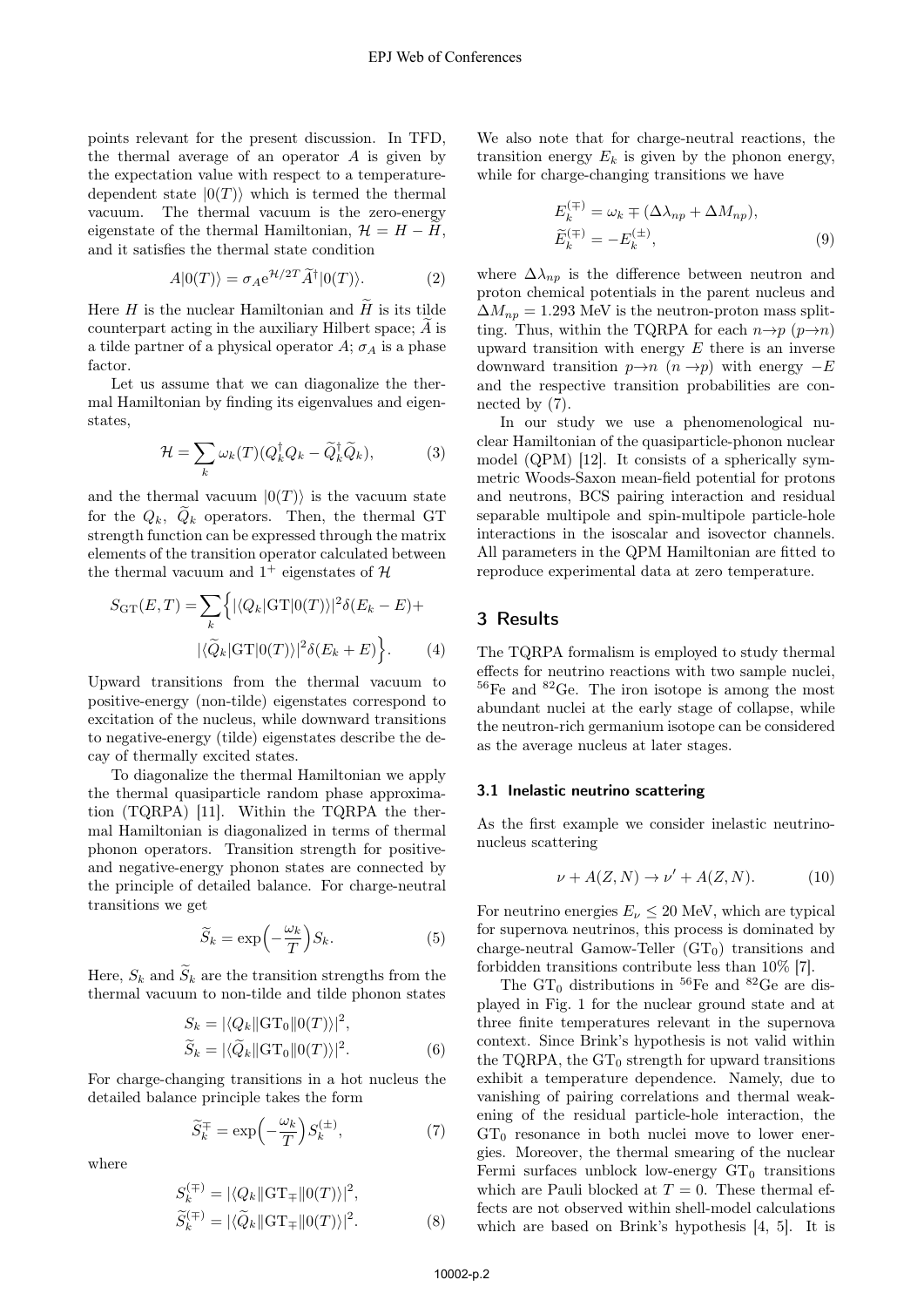

**Figure 1.** (Color oline) Temperature evolution of  $GT_0$  distributions in <sup>56</sup>Fe (left panel) and <sup>82</sup>Ge (right panel).

clear that both these effects should favour neutrino inelastic scattering. Furthermore, temperature rise increases the population of excited states and magnifies the strength of downward transitions in accordance with the detailed balance relation (5). Note, that the downward strength at  $E \approx -9$  MeV is attributed to the de-excitation of the  $GT_0$  resonance. It is important that the temperature-induced shift of the upward  $GT_0$  strength to lower energies makes it easier to thermally populate these states which, in turn, leads to an enhanced downward strength as well. In [7], this effect is demonstrated by considering the running sums for  $GT_0$  downward strength obtained using and without using the Brink hypothesis.

Given the  $GT_0$  strength distributions, we calculate the cross section for inelastic neutrino scattering

$$
\sigma(E_{\nu},T) = \frac{(G_F g_A)^2}{\pi} \sum_k (E_{\nu} - \omega_k)^2 S_k
$$

$$
+ \frac{(G_F g_A)^2}{\pi} \sum_k (E_{\nu} + \omega_k)^2 \exp\left(-\frac{\omega_k}{T}\right) S_k,
$$
(11)

where  $G_F$  and  $g_A$  are the Fermi and axial weak coupling constants, respectively. The sum in the first term runs over  $1^+$  thermal phonon states with the positive energy  $\omega_i \langle E_\nu, \rangle$  while the second sum accounts for downward transition from excited states.

In Fig. 2, ground-state cross sections are compared with those calculated at three core-collapse tempera-



Figure 2. (Color online) Cross sections for inelastic neutrino scattering on <sup>56</sup>Fe (left panel)and <sup>82</sup>Ge (right panel).

tures. As seen from the figure, the ground-state gap in the cross section disappears at  $T \neq 0$ . This effect is caused by the fact that de-excitation of thermally excited states contributes to the cross section at all neutrino energies. For  $E_{\nu}$  < 5 MeV, this downward contribution dominates inelastic scattering and enhances the cross sections by up two orders of magnitude when the temperature rises from 0.86 MeV to 1.72 MeV. At neutrino energies  $5 < E_{\nu} < 10$  MeV, both thermally unblock negative- and low-energy  $GT_0$  transition contribute to the cross section enhancement. With increasing neutrino energies the cross sections at different temperatures converge and for  $E_{\nu} > 10$  MeV the excitation of the  $GT_0$  resonance dominate the cross section.

Comparing our finite-temperature cross sections for  $56$ Fe with those from [5] we find that at low neutrino energies they are several times larger than the shell model results. In [7], it is shown that the discrepancy stems from the violation of Brink's hypothesis within the TQRPA which, in turn, leads to a larger strength for negative- and low-energy thermally unblocked  $GT_0$  transitions.

# 3.2 Neutrino-antineutrino pair emission

Charge-neutral  $GT_0$  transitions also dominate in the decay of a thermally excited nucleus to a lower state via neutrino pair emission

$$
(A, Z)^* \to (A, Z) + \nu_k + \overline{\nu}_k. \tag{12}
$$

Here, the index  $k = e, \mu, \tau$  corresponds to three neutrino flavours. It was first recognized by Pontecorvo, that this process may be a powerful mechanism for the energy loss by stars [13].

The decay rate includes summation over all possible  $GT_0$  transitions from excited to lower energy states properly weighted by the Boltzmann factor [2]

$$
\Lambda = 3\lambda_0 Z^{-1}(T) \sum_{i,f} \exp\left(-\frac{E_i}{T}\right) (\Delta E_{i,f})^5 B (GT_0)_{if},\tag{13}
$$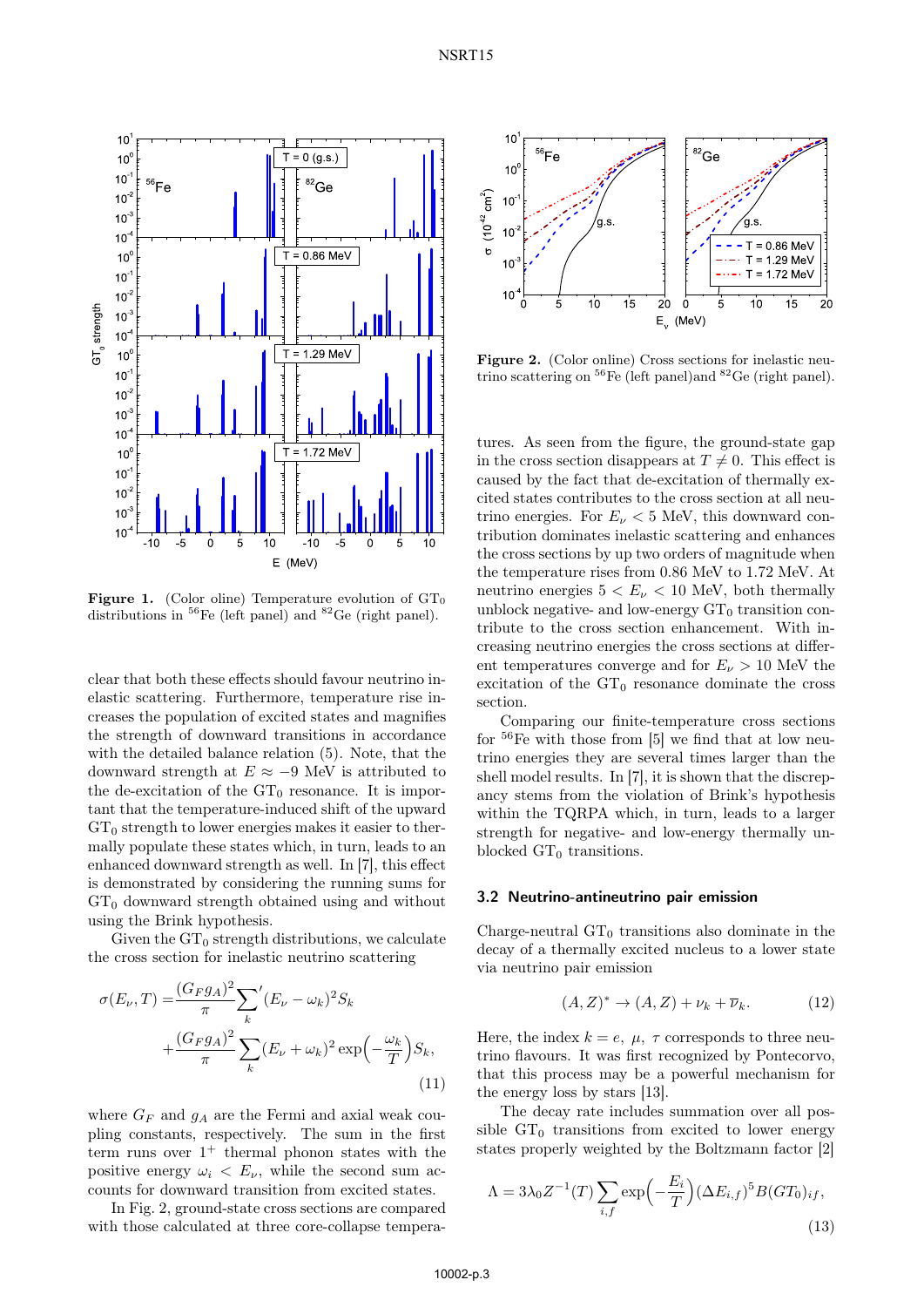

**Figure 3.** (Color online) Normalized partial decay rates as functions of the transition energy in  ${}^{56}$ Fe (left panel)and <sup>82</sup>Ge (right panel).

where  $\Delta E_{if} = E_i - E_f$  is the transition energy,  $\lambda_0 = G_F^2 g_A^2 / 60 \pi^3 \hbar^7 c^6 \approx 1.72 \times 10^{-4} \text{ s}^{-1} \text{MeV}^{-5}$  and<br>the factor of 3 accounts for the three possible peutrino the factor of 3 accounts for the three possible neutrino flavours that can be produced in the decay.

Within the TQRPA the initial equilibrium state of hot nucleus is described by the thermal vacuum and neutrino-pair emission causes downward transitions to negative-energy phonon states. Therefore, for the partial decay rate we can write

$$
\Lambda_k = 3\lambda_0 \omega_k^5 \widetilde{S}_k. \tag{14}
$$

or, taking into account the principle of detailed balance  $(5)$ ,

$$
\Lambda_k = 3\lambda_0 \omega_k^5 \exp\left(-\frac{\omega_k}{T}\right) S_k. \tag{15}
$$

The partial decay rate  $\Lambda_k$  determines the spectrum of emitted neutrino pairs  $\omega_k = E_{\nu} + E_{\overline{\nu}}$ . The Boltzmann factor in (15) suppresses high-energy pairs, while the factor  $\omega_b^5$  and increasing temperature favor them.

In Fig. 3, we show normalized partial decay rates computed for <sup>56</sup>Fe and <sup>82</sup>Ge at temperatures  $T =$ <sup>0</sup>.5, <sup>1</sup>.5, and 2.<sup>5</sup> MeV. Although the details vary, two common features are observed for both nuclei. Namely, low-energy neutrino pairs dominate the spectrum at  $T = 0.5$  MeV. These pairs are produced due to thermally unblocked  $GT_0$  transitions between singleparticle levels close to Fermi surfaces in the nucleus. At higher temperatures, however, the de-excitation of the  $GT_0$  resonance completely dominate the process. As a result, in both nuclei the spectrum of emitted pairs shifts to higher energies.

Performing summation over all negative-energy states we obtain the decay rate

$$
\Lambda = \sum_{k} \Lambda_{k} \tag{16}
$$

and the energy emission rate

$$
P = \sum_{k} \omega_k \Lambda_k. \tag{17}
$$

In the left and middle panels of Fig. 4 we show the decay rates  $\Lambda$  and the energy emission rates P as functions of temperature. As expected, both the rates rapidly increases with the temperature. From the above discussion it is clear that the main reason for that is the thermal population and the subsequent decay of the  $GT_0$  resonance. We also note that the computed energy emission rates for <sup>56</sup>Fe are very close to those obtained in [2] within the independent singleparticle shell-model.

Given the energy emission and the total decay rates we compute a mean energy of emitted neutrino pairs,  $\langle E \rangle = P/\Lambda$ . The results are shown on the right<br>panel of Fig. 4. As seen from the plot  $\langle E \rangle$  rises panel of Fig. 4. As seen from the plot,  $\langle E \rangle$  rises<br>rapidly with temperature till  $T \approx 1.0$  MeV. After rapidly with temperature till  $T \approx 1.0$  MeV. After that, the de-excitation of the  $GT_0$  resonance dominates the process and  $\langle E \rangle$  becomes nearly independent of temperature  $\langle E \rangle \approx 0 - 10$  MeV dent of temperature,  $\langle E \rangle \approx 9 - 10$  MeV.

#### 3.3 Neutrino absorption

We also consider neutrino absorption reaction

$$
\nu_e + A(Z, N) \to A(Z + 1, N - 1) + e^- \tag{18}
$$

which is dominated by charge-changing Gamow-Teller (GT<sub>−</sub>) transitions at  $E_{\nu} \leq 20$  MeV. In Fig. 5, the GT<sub>−</sub> strength distributions for <sup>56</sup>Fe and <sup>82</sup>Ge are shown for the ground-state and at three values of temperature. For the GT<sup>−</sup> distribution in <sup>56</sup>Fe we observe the same thermal effects as for the strength of charge-neutral  $GT_0$  transitions in Fig. 1. Namely, temperature-induced weakening of the pairing and of the residual interaction shifts the resonance energy to lower energies by about 1.5 MeV. As temperature increases, GT<sup>−</sup> transitions, which are blocked at low temperatures due to closed proton subshells, become thermally unblocked due to thermal smearing of the nuclear Fermi surface. Similarly, neutrons which are thermally excited to higher orbitals can undergo GT<sup>−</sup> transitions. Because of thermally unblocked transitions, some GT<sup>−</sup> strength appears below the zerotemperature reaction threshold, including negative energies. For the neutrino absorption this threshold is given by  $Q = M_f + m_e c^2 - M_i$ , where  $M_{i,f}$  are the masses of the parent and daughter nuclei. In <sup>56</sup>Fe, the most part of the downward strength is located around  $E \approx -4.1$  MeV. According to the principle of detailed balance (7), this strength originates from a transition inverse to the  $GT_+$  resonance. Referring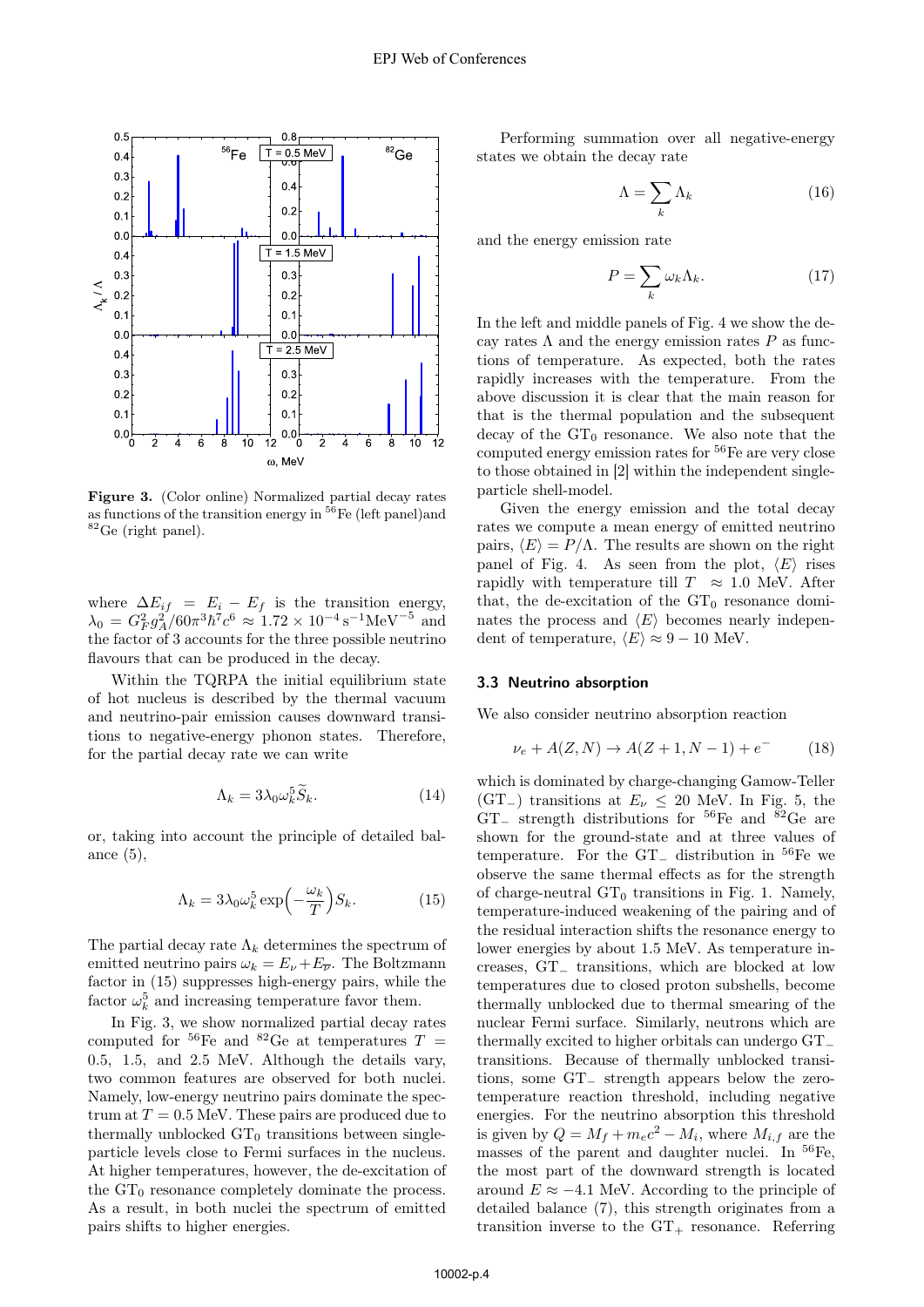

Figure 4. (Color online) Total decay rates (left panel) and energy emission rates (middle panel) as functions of temperature. The mean energy of  $\nu\overline{\nu}$  pairs is given on the right panel.



Figure 5. (Color online) Temperature evolution of GT<sup>−</sup> distributions in <sup>56</sup>Fe (left panel) and <sup>82</sup>Ge (right panel). The arrow indicates the ground-state reaction threshold for neutrino absorption on  $^{56}Fe$  ( $Q = 4.56$  MeV).

to the figure, for the GT<sup>−</sup> strength in <sup>82</sup>Ge thermal effects are less important. Due to negative Q-value  $(Q = -4.71$  MeV), the GT<sub>−</sub> strength in <sup>82</sup>Ge contains a downward component even at  $T = 0$ . Temperature rise yields some new strength below −10 MeV, but its contribution is relatively small. Moreover, since there is no neutron pairing correlation in <sup>82</sup>Ge, the GT<sup>−</sup> resonance is weakly sensitive to thermal effects and with increasing the temperature up to  $T = 1.72$  MeV its excitations energy is only lowered by  $\sim 0.5$  MeV.



Figure 6. (Color online) Cross sections for neutrino absorption on  ${}^{56}Fe$  (left panels) and  ${}^{82}Ge$  (right panel). The cross sections are computed without considering (upper panels) and considering (lower panels) electron blocking in the final state.

Taking into account the detailed balance principle (7) and neglecting the electron rest mass in the final state, the cross section for neutrino absorption can be written as

$$
\sigma(E_{\nu},T) = \frac{(G_F g_A \cos \theta_C)^2}{\pi} \times \left\{ \sum_k (E_{\nu} - E_k^{(-)})^2 S_k^{(-)} F(Z+1, E_e) + \sum_k (E_{\nu} + E_k^{(+)})^2 \exp\left(-\frac{\omega_k}{T}\right) S_i^{(+)} F(Z+1, E_e) \right\}
$$
\n(19)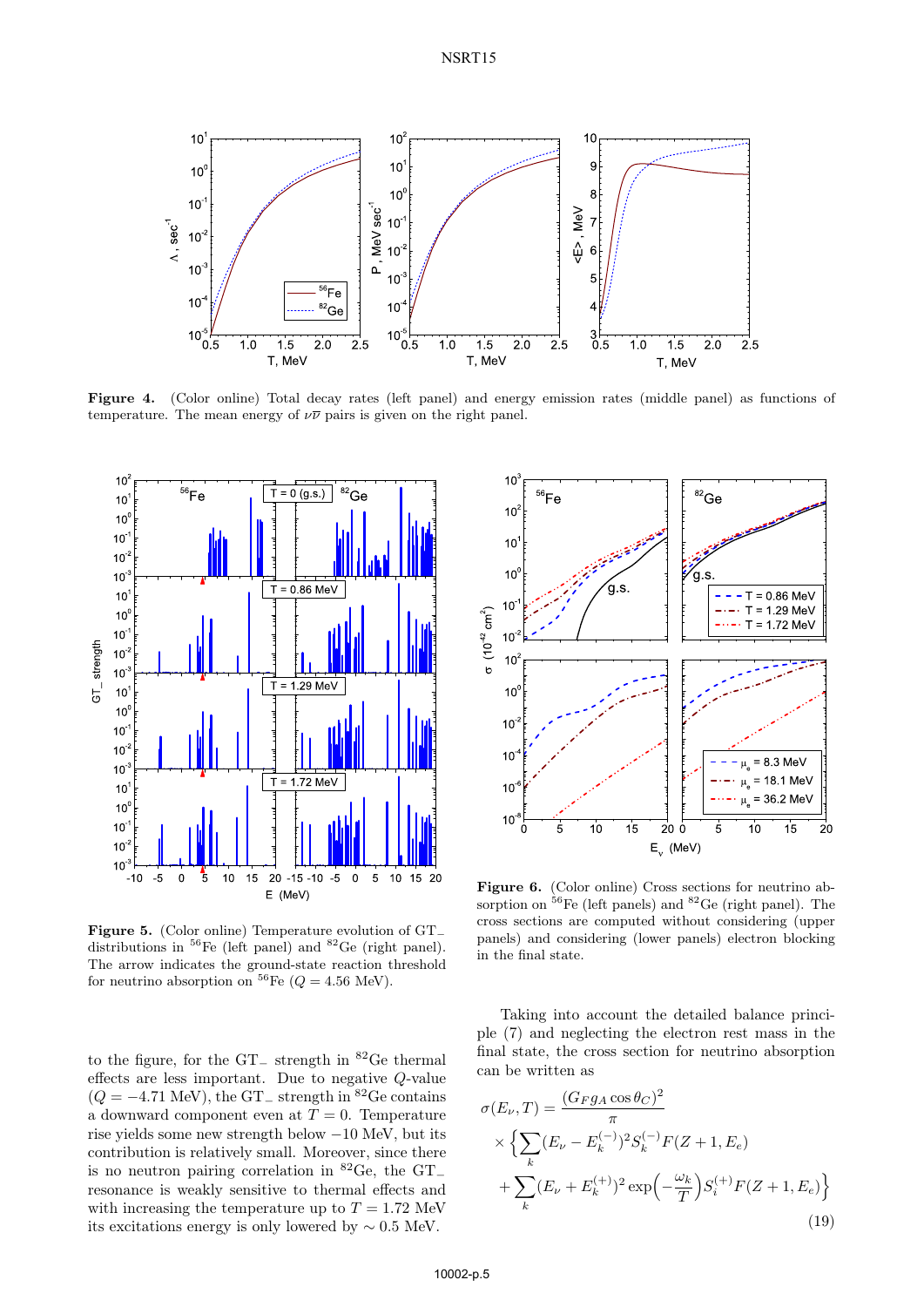Here,  $\theta_C$  is the Cabbibo angle and the function  $F(Z, E_e)$  corrects for the Coulomb distortion of the final electron wave function.

In the upper panels of Fig. 6, the ground-state cross sections are compared with thermal ones. For <sup>56</sup>Fe, the enhancement due to thermal excitations is notable for  $E_{\nu} \leq 15$  MeV. For energies  $E_{\nu} < 5$ , the enhancement is mostly caused by downward GT<sup>−</sup> transitions from excited states. The role of downward transitions decreases with increasing neutrino energy and for energies  $5 < E_{\nu} < 15$  MeV, thermal effects on the GT<sup>−</sup> resonance and its low-energy tail become important for the cross section enhancement. In contrast, thermal effects on the  ${}^{82}Ge(\nu_e, e^-)$  reaction are noticeably milder than in the previous case and the temperature rise from  $T = 0$  to 1.72 MeV enhances the low-energy cross section only by a factor of about four.

In the supernova environment nuclei are surrounded by degenerate electron gas and, therefore, neutrino absorption can be hindered by Pauli blocking of the electron in the final state. We investigate this effect by introducing a blocking factor  $(1-f(E_e))$ into Eq. (11), where  $f(E_e)$  is the Fermi-Dirac distribution at temperature T and chemical potential  $\mu_e$ . Following [3], we calculate cross sections with the blocking factor defined at three different sets of temperature and chemical potential ( $\mu_e$  in MeV):  $(T, \mu_e)$  = (0.86, <sup>8</sup>.3),(1.29, <sup>18</sup>.1), and (1.72, <sup>36</sup>.2). The calculated cross sections are shown in the lower panels of Fig. 6. Due to electron blocking, neutrino cross sections are drastically reduced and their values become significantly smaller than those for the inelastic neutrino scattering in Fig. 2. Moreover, as the chemical potential increases faster than the temperature, the cross sections decreases with temperature.

The calculated neutrino absorption cross sections for <sup>56</sup>Fe by two to three orders of magnitude exceed the shell-model values [3] at low neutrino energies. This discrepancy is caused by the violation of Brink's hypothesis within the TQRPA and due to the fact that the shell-model GT<sup>−</sup> is more strongly fragmented owing to multinucleon correlations.

## 4 Conclusion

We have studied the effects of finite temperature on the neutrino-nucleus reactions in supernova environment. We found that neutrino inelastic scattering and absorption cross sections are enhanced at finite temperature due to thermally unblocked negative- and low-energy GT transitions from excited states. However, the absorption cross sections are drastically reduced if the electron blocking in the final state is taken into account. All these observations are in line with the shell-model studies [3–5]. However, within the TQRPA the thermal enhancement of cross sections appears to be more significant than those observed in the LSSM calculations. One of the possible reason of this discrepancy is that shell-model calculations are partially based on Brink's hypothesis when treating GT transitions from excited states. The other possible reason is that the TQRPA underestimate multinucleon correlations which are responsible for the GT strength fragmentation. This requires to go beyond the TQRPA and take into account the coupling of thermal phonons with more complex (e.g., two-phonon) configurations.

We also studied the emission of neutrino pairs from the de-excitation of thermally excited states. It was found that temperature increase leads to a considerable enhancement of the emission rates. According to our calculations, this enhancement is mainly due to thermal population of the  $\mathrm{GT}_0$  resonance.

Recently, the influence of the external magnetic field on nuclear properties in neutron star was studied in [14, 15]. In particular, it was shown that under supernova conditions the strong magnetic field may affect the single-particle levels in nuclei. It would be interesting to study how the interference between finite temperature and magnetic field influence cross sections and rates for supernova weak interaction processes.

### Acknowledgements

We thank Profs. J. Wambach and G. Martínez-Pinedo for fruitful discussions and Dr. V. Ponomarev for his help in carrying out numerical calculations.

### References

- [1] H.-Th. Janka, K. Langanke, A. Marek, G. Martínez-Pinedo, and B. Müller, Phys. Rep. 442, 38 (2007); *The Hans Bethe Centennial Volume 1906-2006*
- [2] G.M. Fuller and B.S. Meyer, Astrophys. J. 376, 701 (1991)
- [3] J.M. Sampaio and K. Langanke, and G. Martínez-Pinedo, Phys. Lett. B 511, 11 (2001)
- [4] J.M. Sampaio, K. Langanke, G. Martínez-Pinedo, and D.J. Dean, Phys. Lett. B 529, 19 (2002)
- [5] A. Juodagalvis, K. Langanke, G. Martínez-Pinedo, W.R. Hix, D.J. Dean, and J.M. Sampaio, Nucl. Phys. A 747, 87 (2005)
- [6] A.A. Dzhioev, A.I. Vdovin, V.Yu. Ponomarev, and J. Wambach, Phys. At. Nucl. 74, 1162 (2011)
- [7] Alan A. Dzhioev, A.I. Vdovin, J. Wambach, and V.Yu. Ponomarev, Phys. Rev. C 89, 035805 (2014)
- [8] Alan A. Dzhioev, A.I. Vdovin, Phys. At. Nucl. 77, 1166 (2014)
- [9] H. Umezawa, H. Matsumoto, M. Tachiki, *Thermo field dynamics and condensed states* (North-Holland Pub. Co., 1982)
- [10] Y. TakahashI and H. Umezawa, Int. J. Mod. Phys. B 10, 1755 (1996)